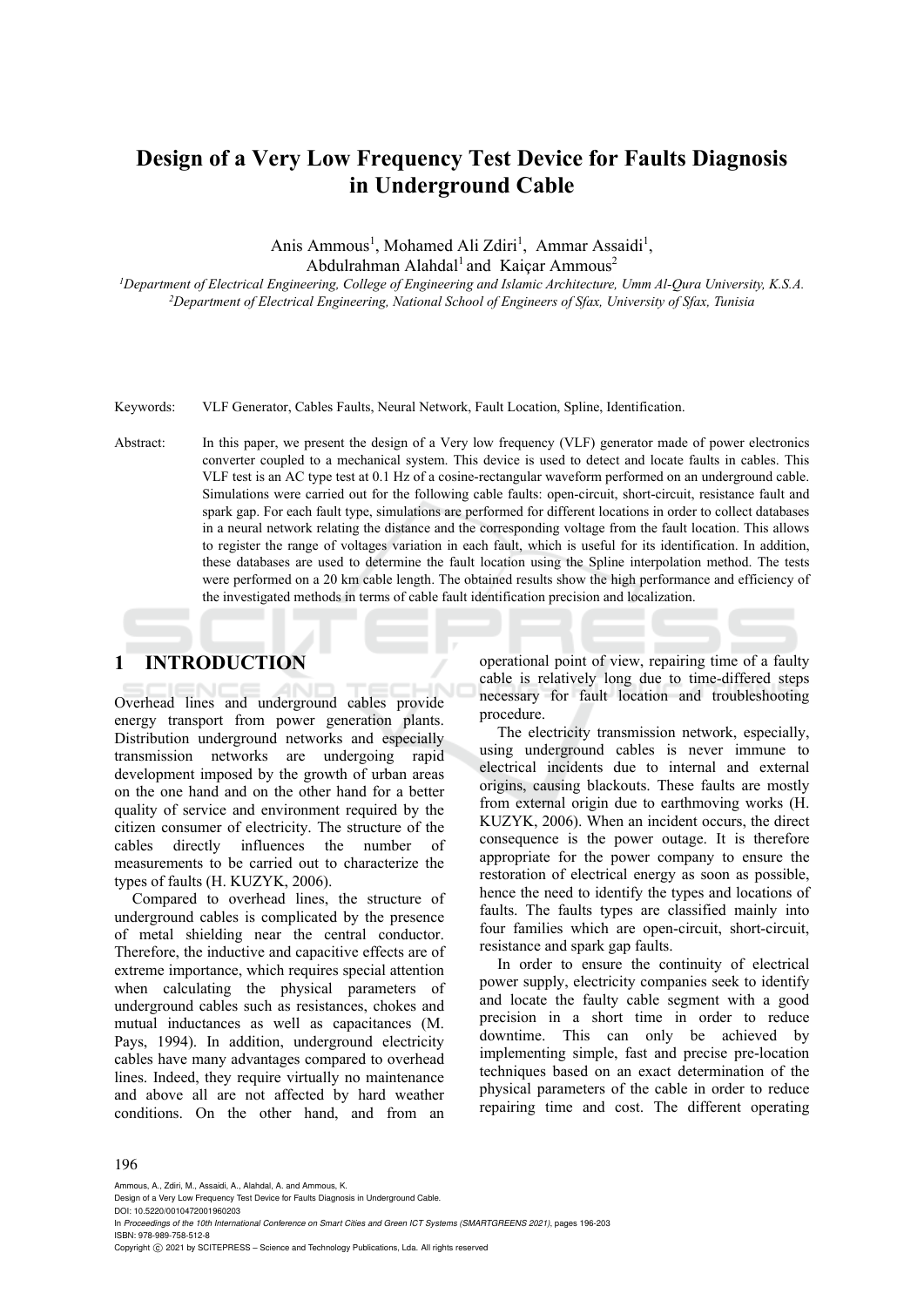disturbances observed in the electrical networks lead, in most cases, power cuts and a important number of incidents, which are due to external injuries or internal breakdowns of cables or their accessories.

Currently, diagnostic methods are developed and used in a several sectors such as cable faults and power converters faults (M.A. Zdiri et al., 2019; M.A. Zdiri et al., 2019; M.A. Zdiri et al., 2020). The main goal of diagnostic techniques is to prevent downtime during maintenance on electric network, independently to its voltage level. It will allow the operator to determine accurately the cable state (effects of aging, degree of humidity, or even water trees) and to warn operator about the deterioration on the insulation of medium and high voltage cables by using the dielectric diagnostics (TAN) and the partial discharge (DP) (H. KUZYK, 2006). The nature of a fault can easily be determined by simple methods of measuring insulation resistance and conductor continuity. The cable tests goal consist to explore new installations (commissioning, checking junction and ending boxes) during repair works. The tests can be carried out with direct current or (VLF) alternative current (M. Baur, 2008). The VLF method, recently developed for cables in synthetic material, has also proved its effectiveness for cables insulated with impregnated paper. In addition, it allows a much more interesting and precise diagnosis, which made its success and incorporation into European standards (Norme, DIN VDE, 1995). In (H. Oetjen, 2004), the authors compare different VLF techniques related to the correlation between the data of test field and test parameters. Furthermore, a new design and realization of a VLF technique based on 0.1 Hz sinusoidal waveform is presented in (S. Seesanga et al., 2008). In order to detect and identify cables faults in medium voltage, the authors in (B.V. Wong et al., 2016) investigate the VLF test combined with Tan Delta and Partial Discharge. In addition, the authors in (C. Xie et al., 2018) highlighted the capacity of the main VLF testing methods for the cables XLPE (Cross-linked polyethylene) of newly installed 10 kV in approval tests. Meanwhile, the failures of insulation of XLPE cables have become a hard security hazard. The authors in  $(X$ . Tan et al., 2019) propose a new type of 0.1 Hz VLF sinusoidal waveform generator that is characterized by a novel control and simple structure.

Despite the existence of different methods in literature, there is still a lot to be done in order to develop new methods to improve the reliability of underground cables. In this paper, we have proposed

a cosine-rectangular waveform VLF device at 0.1 Hz, based on power switches, to detect and identify the faults of an underground cable with 20 km length. Using this VLF generator, we tested four types of faults, which are open-circuit fault, short circuit fault, resistance fault and spark gap fault. These different tests are stored in the neural network, which make it possible to identify the type of fault. In addition, the Spline interpolation method was used for each voltage range corresponding to a specific fault type. Therefore, the detection, identification and localization of the cable fault, these done based on the neural network and the Spline method.

In conclusion, the simulation results prove to verify the high performances of these methods in terms of detection and identification precision of cables faults.

# **2 DESIGN OF A 0.1 Hz VLF GENERATOR FOR TESTING CABLE FAULTS**

As seen previously, we have listed the different types of HVA underground cable for fault location tests. Subsequently, we will focus our study on a very precise and revolutionary test, which is the VLF test. Therefore, we will study the operation of the VLF test device and we will try to design a new device and improving it by mean of simulation for verification. A very low frequency dielectric test will check the dielectric state of a polymer cable. In this section, we will give the operation principle of a cosine-rectangular VLF device and propose another device allowing to obtain the same desired waveform at the output.

#### **2.1 Constitution**

The VLF test is featured in several applications with slow detection time for weak spots on synthetic cables (PE/XLPE) and paper cables (PILC) and also excess stress in (BAUR) cables. The cosinerectangular VLF waveform is patented and approved by the CEI and IEEE organizations. A VLF device generally consists of an HVA DC test unit generator, a storage coil, an electronic switch (rotary rectifier), a voltmeter, a discharger switch and a support capacitor.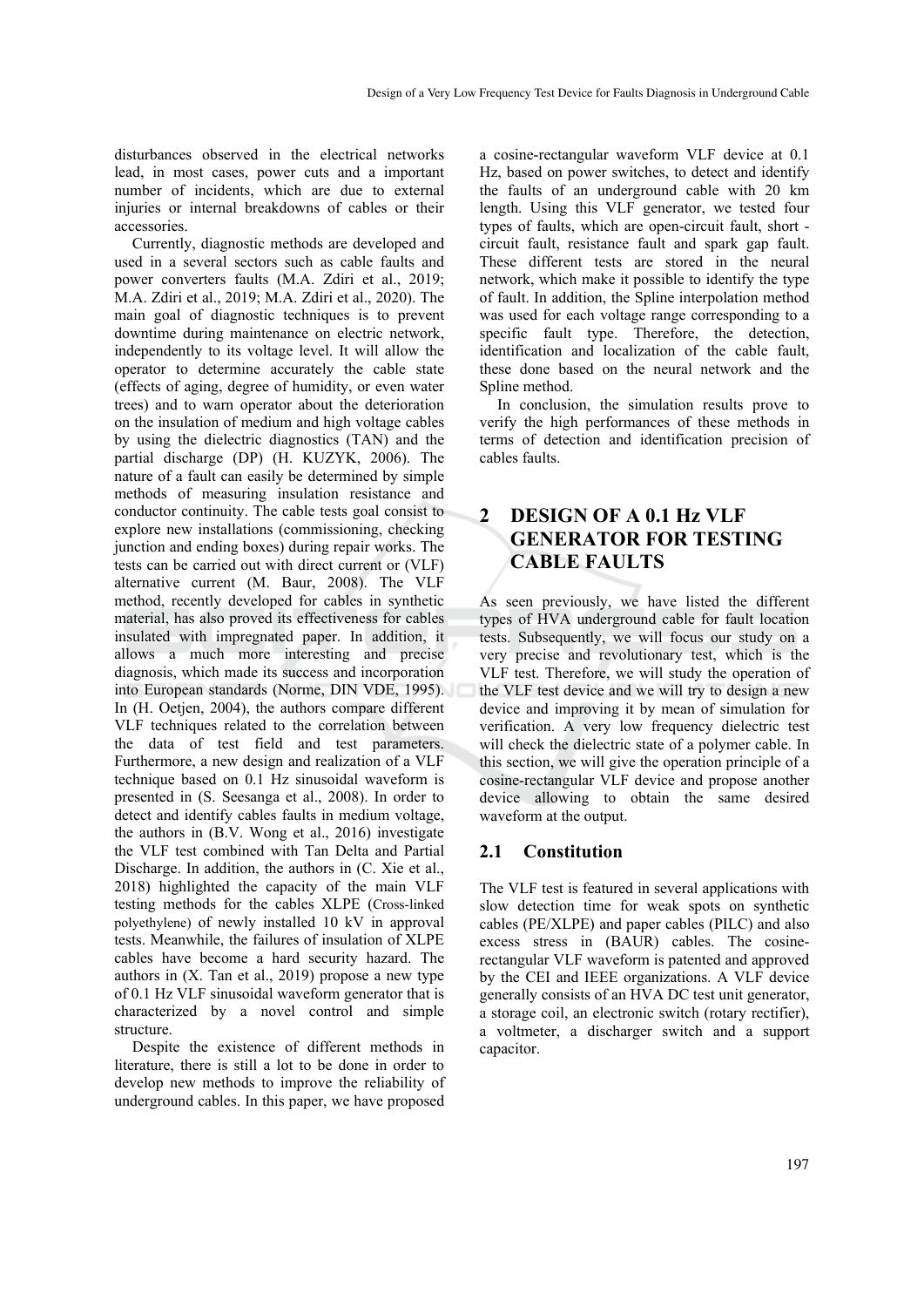### **2.2 Operation**

The VLF test does not damage the cable structure, however, it does cause rapid growth of electrical treeing if they exist. Compared with other test devices, VLF devices have lower weight and lower power consumption along with higher test reliability. The figure 1 illustrates the voltage curve characterizing a device of the 0.1 Hz VLF test.

The principle of operation is based on the position of the rotary diode based rectifier and the charging and discharging of a capacitor. We can remark that at an operation state corresponding to an angle multiple of 72° and a well-defined time. After a complete turn of the device (passage of the five stages), we can observe the waveform at the exit of the capacitor (charge and discharge). Based on the operating sequences, an equivalent circuit is modelled and the operating equations are sorted for each step sequence.



device.



Figure 2: Different rotating rectifier position sequences of a VLF device.

Different rotary rectifier positions associated to the VLF generator are shown in figure 2.

#### **2.3 Design of a New Cable Fault Test VLF Generator**

After showing the operation principle of the classical VLF device, we will propose another type of VLF device made up of totally controlled components as shown in figure 3. In this paper, we have focused our study only on the VLF generator at 0.1 Hz. It is to be noted that this new VLF generator is based on IGBT's and diodes. In order to design this device, we have chosen the following values:  $Vdc = 40$  kV;  $L =$ 0.1 H; R1 = 0.001 Ω; C = 0.001 F; R2 = 0.1 Ω.



Figure 3: Model of the new proposed 0.1Hz VLF device.

The table 1 gives the different switching intervals of each power device for a switching frequency equal to 0.1 Hz.

| time<br>(s)    | $[0-2]$  | $[2-5]$                                                | $[5-6]$ | $[6-8]$ | $[8-10]$ |
|----------------|----------|--------------------------------------------------------|---------|---------|----------|
| k <sub>1</sub> | On-state | On-state Off-state Off-state Off-state                 |         |         |          |
| k <sub>2</sub> |          | Off-state   On-state   On-state   Off-state   On-state |         |         |          |
| k <sub>3</sub> |          | On-state   Off-state Off-state Off-state   Off-state   |         |         |          |
| k <sub>4</sub> |          | Off-state Off-state Off-state Off-state On-state       |         |         |          |
| k <sub>5</sub> |          | Off-state Off-state On-state Off-state Off-state       |         |         |          |

Table 1: Power switches Control at 0.1 Hz.

In order to apply the proposed VLF generator to a cable, we will choose a 20 km unipolar one decomposed into 10 portions of 2 km with own linear characteristics impedance. This VLF generator is used in order to see the behaviour of the output signal during tests on a healthy and faulty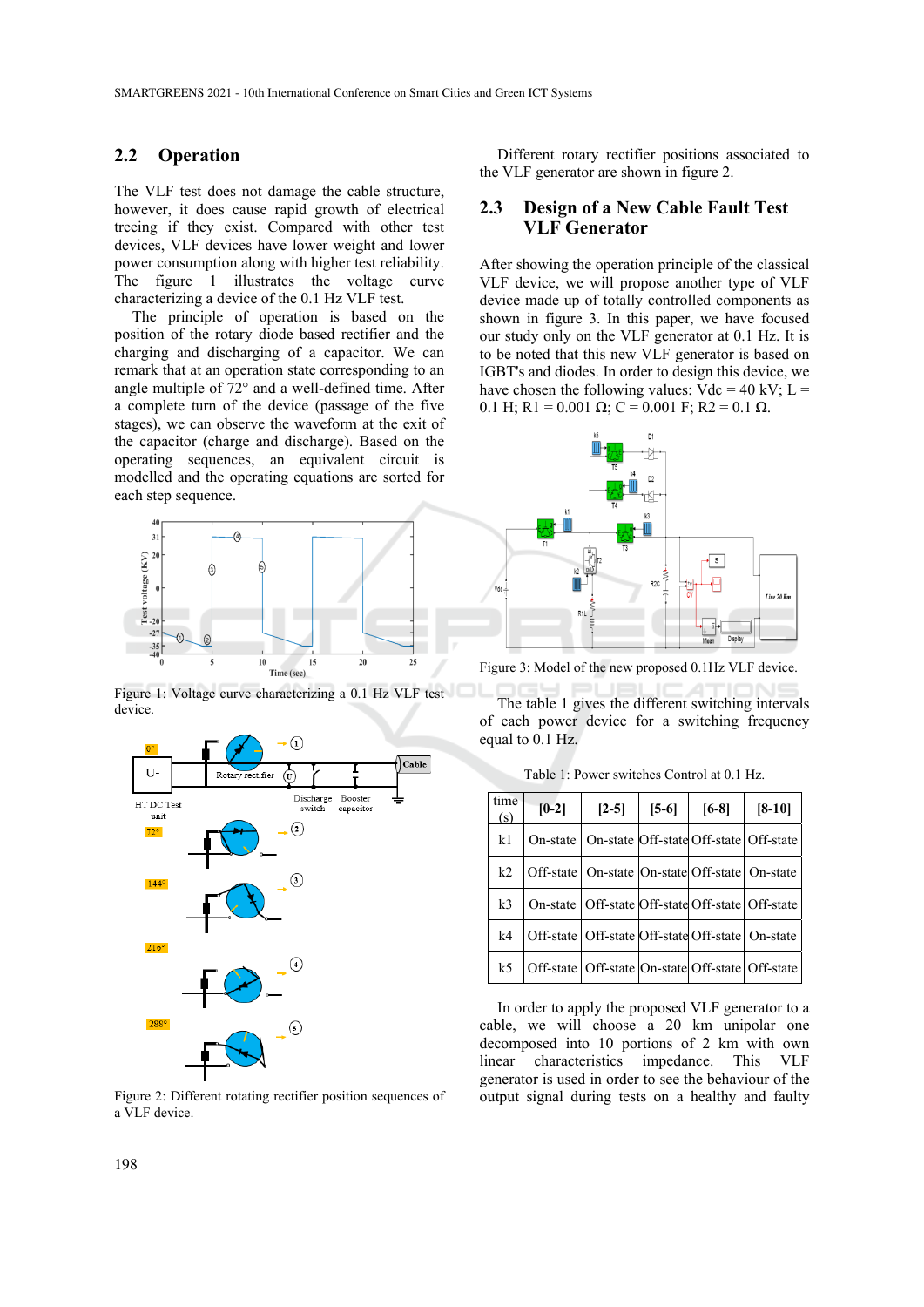cable. The figure 4 represents the equivalent model of a 20 km underground cable subdivided into 10 blocks of 2 km length each.

Table 2 illustrates the actual characteristics of an underground cable from the manufacturer PIRELLI which can withstand a voltage of 40 kV with an aluminium conductive core with PR insulator, direct current resistance R = 0.125  $\Omega$ /km at 20 °C, selfinduction  $L = 0.38$  mH/km and capacitance  $C =$  $0.212 \mu$ F/km.



Figure 4: Model of a 20 km electric cable.

Table 2: Characteristics of an ALU-PR cable.

| <b>Builder</b> | Voltage<br>(kV) | Type                         | Impedance                                              |                                                        |                             |  |
|----------------|-----------------|------------------------------|--------------------------------------------------------|--------------------------------------------------------|-----------------------------|--|
| PIRELLI        | 18/30 (36)      | $1*240$<br>ALU-<br><b>PR</b> | DC<br>resistance<br>$(\Omega/\text{km})$<br>(at 20 °C) | Self-<br>induction<br>for external<br>cable<br>(mH/km) | Capacity<br>$(\mu$ F/km $)$ |  |
|                |                 |                              | 0.125                                                  | 0.38                                                   | 0.212                       |  |

# **3 SIMULATION RESULTS**

As mentioned before, the most common faults affecting underground cables are open-circuit, shortcircuit, resistance and spark gap faults as presented in figure 5. To locate the fault of an underground cable, we carried out tests on a cable of length 20 km. We registered the fault results for different cable distances. Indeed, we determine for each distance the mean voltage corresponding to it. We built a database consisting of the different values of the average voltages that the cable can withstand for well-defined lengths.



Figure 5: (a) Open-circuit fault. (b) Short-circuit fault. (c) Resistance fault and (d) Spark gap fault.

Moreover, we then applied the cubic spline interpolation method (Schumaker, 2007) according to the values of the obtained faults. The investigation phase of the interpolation method consists in being able to determine the exact location of the failure on the cable by measuring the voltage value at its input. This procedure will be applied in the different simulations of the cable faults.

In the healthy case of the cable, we applied the signal from the VLF at 0.1 Hz generator to a healthy cable of 20 km long. Figure 6 shows the waveform of the voltage at the input of the cable.

The average value of the voltage in the healthy or faulty case is determined by the following expression:

$$
V_{moy} = \frac{1}{T} \int_0^T V(t) dt
$$
 (1)

Furthermore, table 3 illustrates the voltage average value of a cable with 20 km long.



Figure 6: Waveform of the voltage terminals across a healthy cable at 0.1 Hz. ATIONS

Table 3: Simulation results on a healthy cable.

| Cable length     | Voltage average value (V) |
|------------------|---------------------------|
| $20 \mathrm{km}$ | $-2947.86$ V              |

### **3.1 Open-circuit Fault**

In simulation, we are going to use a breaker in order to apply the cable open-circuit fault. For a fault located at a distance equal to 2 km, we obtain the voltage signal shown in figure 7.



Figure 7: Voltage signal due to the opening of a 2 km line portion.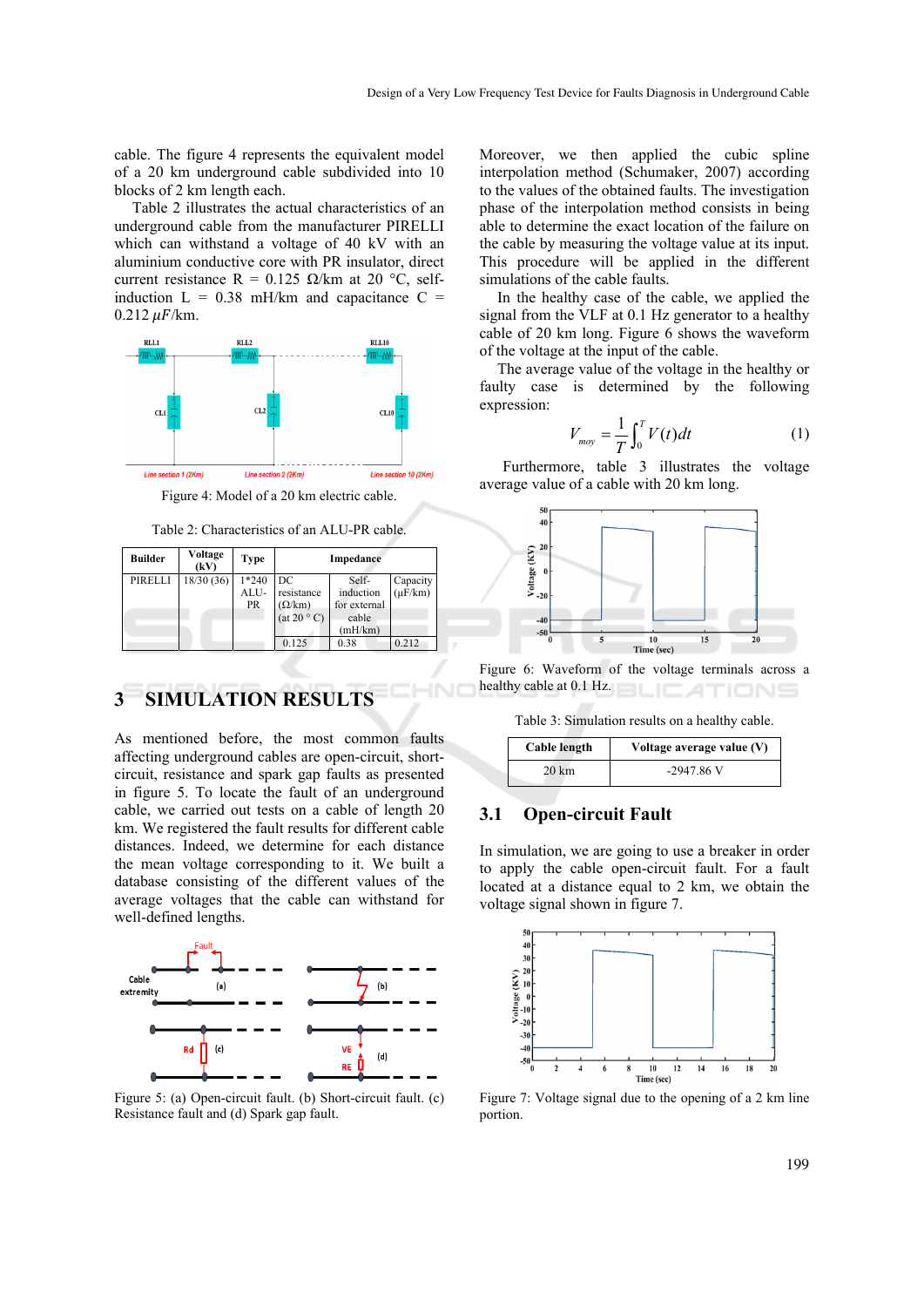The table 4 shows the different average values of each cable section with an open-circuit fault.

In order to determine the intermediate points, we applied the Spline method. Thus, we brought out the interpolation of the voltage curve corresponding to the open-circuit of a cable portion, as shown in figure 8.

| Table 4: Simulation results due to an open-circuit fault in a |  |
|---------------------------------------------------------------|--|
| cable portion.                                                |  |

| <b>Cable portion Cutout</b> | Voltage average |
|-----------------------------|-----------------|
| location (km)               | value $(V)$     |
| 2                           | $-2955.02$      |
| 4                           | $-2954.71$      |
| 6                           | -2953.98        |
| 8                           | $-2953.27$      |
| 10                          | $-2952.13$      |
| 12                          | $-2951.06$      |
| 14                          | $-2950.31$      |
| 16                          | $-2949.52$      |
| 18                          | $-2948.64$      |
| 20                          | $-2947.86$      |



Figure 8: Interpolation curve of the opening fault of a 20 km cable*.*

#### **3.2 Short-circuit Fault**

The short circuit fault is achieved by applying a signal equal to '1' to the breaker, which is connected in parallel with the rest of the cable. For a fault in 20 km cable length, the voltage signal is obtained as shown in the figure 9.

Table 5 shows the different voltage average values for each cable portion with a short-circuit fault. In order to determine the intermediate points of this fault type, we applied the Spline method. Thus, we brought out the interpolation curve of the short-circuit fault of cable, as shown in the figure 10.



Figure 9: Voltage signal for a short-circuit fault appearing at the end of 20 km cable length.



Figure 10: Interpolation curve of the short-circuit fault of a 20 km cable.

| Table 5: Simulation results of voltage signal with a short- |  |
|-------------------------------------------------------------|--|
| circuit fault in a cable portion.                           |  |

| Cable short circuit<br>location (km) | Voltage average<br>value $(V)$<br>-7927.95 |  |  |
|--------------------------------------|--------------------------------------------|--|--|
| 2                                    |                                            |  |  |
| 4                                    | -7958.36                                   |  |  |
| 6                                    | $-7969.45$                                 |  |  |
| 8                                    | $-7975.53$                                 |  |  |
| 10                                   | $-7979.60$                                 |  |  |
| 12                                   | $-7982.65$                                 |  |  |
| 14                                   | -7985.1159                                 |  |  |
| 16                                   | -7987.2172                                 |  |  |
| 18                                   | -7989.0752                                 |  |  |
| 20                                   | -7990.7630                                 |  |  |

#### **3.3 Resistance Fault**

The resistance fault in a cable is ensured by using a priming resistance Rd = 100 Ω. For a fault located at a distance of 2 km, the output voltage signal is obtained as shown in the figure 11.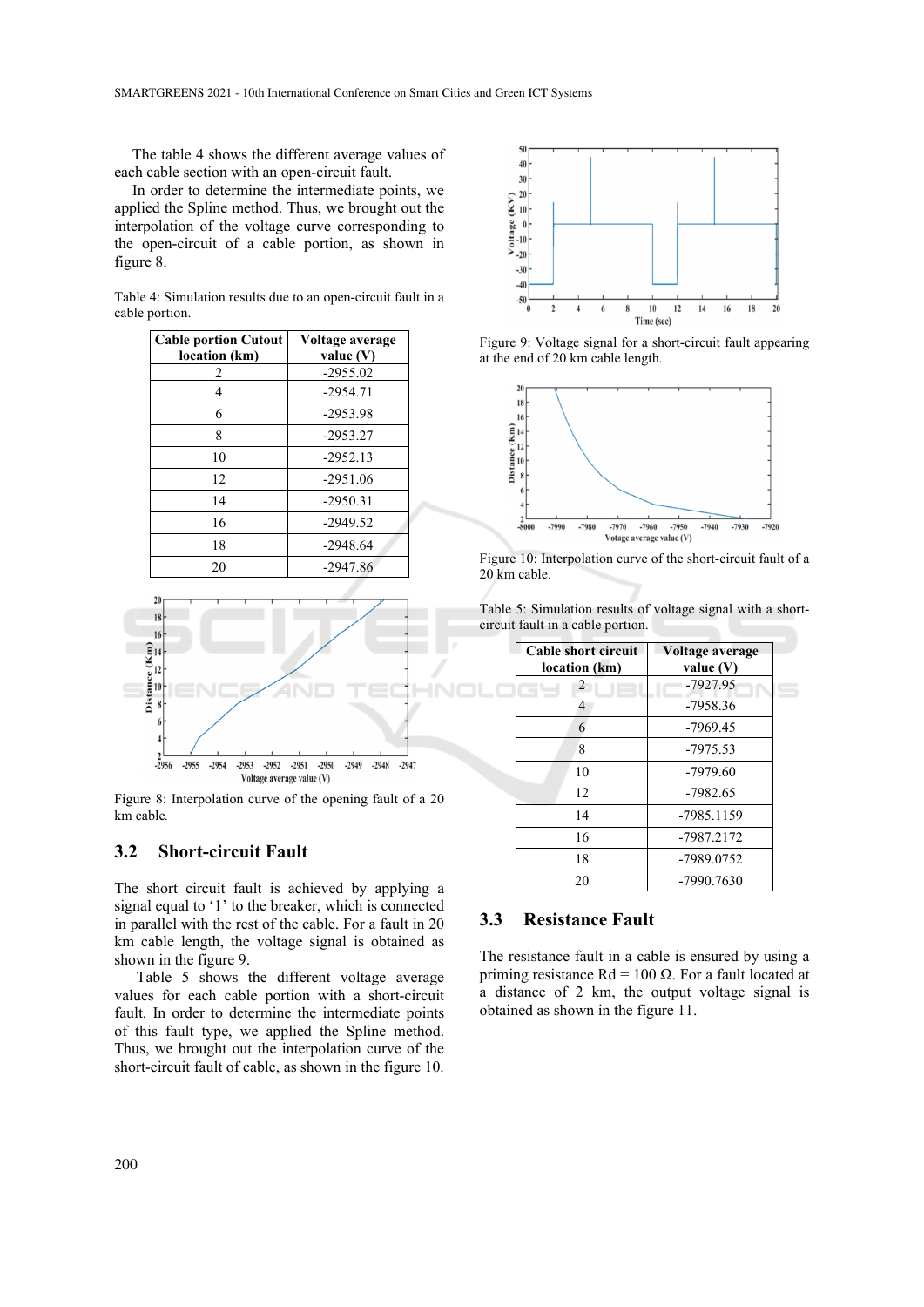

Figure 11: Voltage Signal due to a resistance fault between portion 1 and 2 of a 20 km cable.

Table 6: Simulation results on a cable with resistance fault of a section.

| <b>Cable Portion</b><br>Resistance fault<br>location (km) | Voltage average<br>value $(V)$ |
|-----------------------------------------------------------|--------------------------------|
| 2                                                         | $-8393.72$                     |
| 4                                                         | $-8394.84$                     |
| 6                                                         | $-8395.96$                     |
| 8                                                         | $-8397.08$                     |
| 10                                                        | $-8398.20$                     |
| 12                                                        | $-8399.32$                     |
| 14                                                        | $-8400.45$                     |
| 16                                                        | $-8401.57$                     |
| 18                                                        | $-8402.69$                     |
| 20                                                        | $-8403.81$                     |

The table 6 shows the different average values for each section with a resistance fault.

In order to determine the intermediate points, we applied the Spline method. Thus, we brought out the interpolation curve of the resistance fault of a cable section, as shown in the figure 12.



Figure 12: Interpolation curve due to a resistance fault of a 20 km section.

#### **3.4 Spark Gap Fault**

We will apply a voltage signal for the cable spark

gap fault at the distance 20 km with a priming resistance RE = 100  $\Omega$  and a priming voltage VE = 20 kV. For a spark gap fault located at a distance of 20 km, the output voltage signal is obtained as shown in figure 13.

Table 7 shows the voltage average values of each section with spark gap fault. Then, in order to locate the fault more precisely, we applied the Spline method. Thus, we brought out the interpolation voltage curve corresponding to the spark gap fault of a cable portion as shown in figure 14.



Figure 13: Signal of a spark gap fault at the end of 20 km cable.

| Table 7: Simulation results on a spark gap fault of a cable |  |  |  |  |
|-------------------------------------------------------------|--|--|--|--|
| section.                                                    |  |  |  |  |

| <b>Cable Portion spark</b><br>gap fault position (km) | Voltage average<br>value $(V)$ |  |  |
|-------------------------------------------------------|--------------------------------|--|--|
| 2                                                     | 7370.98                        |  |  |
| 4                                                     | 7369.20                        |  |  |
| 6                                                     | 7367.43                        |  |  |
| 8                                                     | 7366.66                        |  |  |
| 10                                                    | 7363.88                        |  |  |
| 12                                                    | 7362.11                        |  |  |
| 14                                                    | 7360.33                        |  |  |
| 16                                                    | 7358.56                        |  |  |
| 18                                                    | 7356.79                        |  |  |
| 20                                                    | 7355.01                        |  |  |

### **3.5 Identification and Localization of Fault**

In order to identify and locate the different faults, we will pursue the following steps:

Build databases for the different fault types;

• Applies the Artificial Neural Network ANN (A. Maheshwari et al., 2018) to determine the type of fault. This is done by determining for each fault the range of variation of the average voltage. In the ANN technique, the output indices 1, 2, 3 and 4 can be assigned for open-circuit fault, short-circuit fault,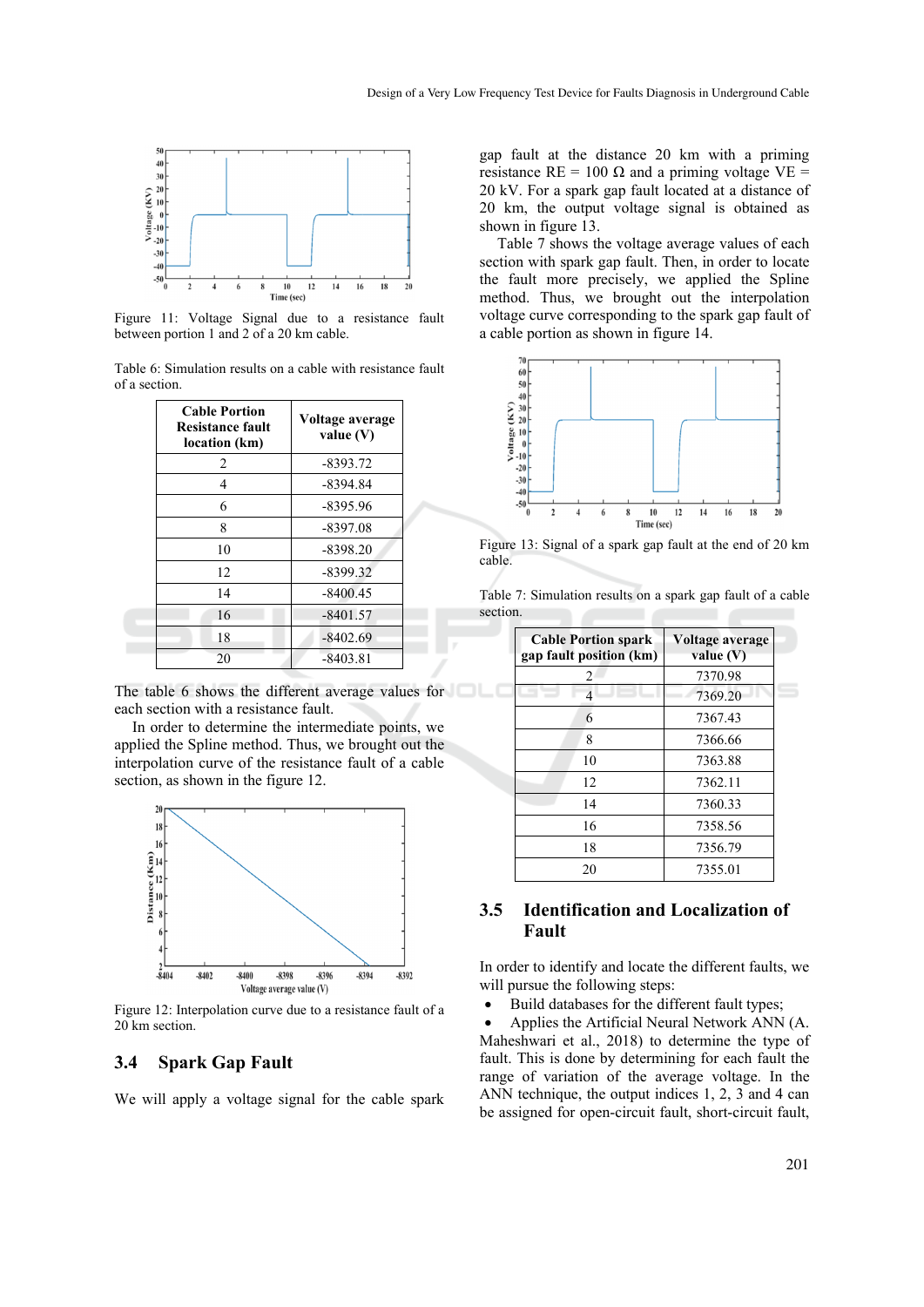resistance fault and spark gap fault. The ANN model is shown in the figure 15.



Figure 14: Interpolation curve of the spark gap fault at the end of 20 Km cable.



Figure 15: ANN model.

To test the performance and effectiveness of these used methods, a test was performed for a four random values of average voltage. The identification technique gives the results shown in table 8. From the identified defaults locations this table shows the exact values of the voltages from the direct tests on the cable and by using the used VLF generator. The comparison between these voltages values proves the high performance and efficiency of the proposed method.

Table 8: Identification and localization of studied faults.

| Fault<br>Voltage<br>identification<br>average<br>value $(V)$ |               | <b>Default</b><br>Localization<br>(km)<br>(from Neural<br><b>Network and</b><br>Spline) | <b>Exact average</b><br>voltage $(V)$<br>corresponding<br>to the<br>identified<br>localization |  |
|--------------------------------------------------------------|---------------|-----------------------------------------------------------------------------------------|------------------------------------------------------------------------------------------------|--|
| $-2950$                                                      | Open-circuit  | 14.8293                                                                                 | $-2950.6853$                                                                                   |  |
| $-7970$                                                      | Short-circuit | 6.1458                                                                                  | -7970.0029                                                                                     |  |
| $-8400$                                                      | Resistance    | 13.1980                                                                                 | $-8400.1066$                                                                                   |  |
| 7365                                                         | Spark gap     | 9.6556                                                                                  | $+7365.5748$                                                                                   |  |

### **4 CONCLUSION**

An energy transmission network, even underground, is exposed to electrical incidents causing the shutdown of the electricity supply. Improving the quality of service is essentially depending on the speed and precision with which a fault is located. To do this, we studied the VLF device to detect and identify High Voltage of type A underground cable faults. In this paper, the VLF method is investigated since it has a wider detection range and less aggressive for underground cables.

Subsequently, we gave a new electronic version of the VLF device based on the operating steps of power switches. Thus, we have modelled an underground cable with real parameters, in order to simulate the different types of faults most frequently observed. A database by performing faults for different distances and for each type of fault is performed using the neural network. In order to detect precisely these different types of faults, we have proposed the Spline interpolation method.

Simulations were done using MATLAB/Simulink. As conclusion, the results obtained are very interesting and promising in terms of detection, identification and localization of distinct fault type in underground cables.

## **ACKNOWLEDGEMENTS**

The authors extend their appreciation to the Deputyship for Research & Innovation, Ministry of Education in Saudi Arabia for funding this research work through the project number 1212.

### **REFERENCES**

- A. Maheshwari, V. Agarwal, and S. K. Sharma. "Transmission line fault classification using artificial neural network based fault classifier," *Int. J. Electr. Eng. Technol.(IJEET),* vol. 9, pp. 170-181, 2018.
- B.V. Wong, Y. Tian, and T. Neier. "Practical experience using VLF Tan Delta and partial discharge measurement in medium voltage cable," *In 2016 China International Conference on Electricity Distribution (CICED)*, pp. 1-5. IEEE, 2016.
- C. Xie, Y. Wang, X. Shao, and Y. Jin. "The Application Research of Very Low Frequency Diagnostic Methods in Acceptance Tests on New Cable Systems of Medium Voltage," *In 2018 China International Conference on Electricity Distribution (CICED)*, pp. 47-53. IEEE, 2018.
- H. KUZYK, "Défauts dans les câbles de transmission d'énergie," *Technique de l'ingénieur*, Reference : D4541 V2, 2006.
- H. KUZYK, "Diagnostic de câble," *Technique de l'ingénieur*, Reference : D4541 V2, 2006.
- H. KUZYK, "Les types de câbles souterrains," *Technique de l'ingénieur*, Reference: D4541 V2, 2006.